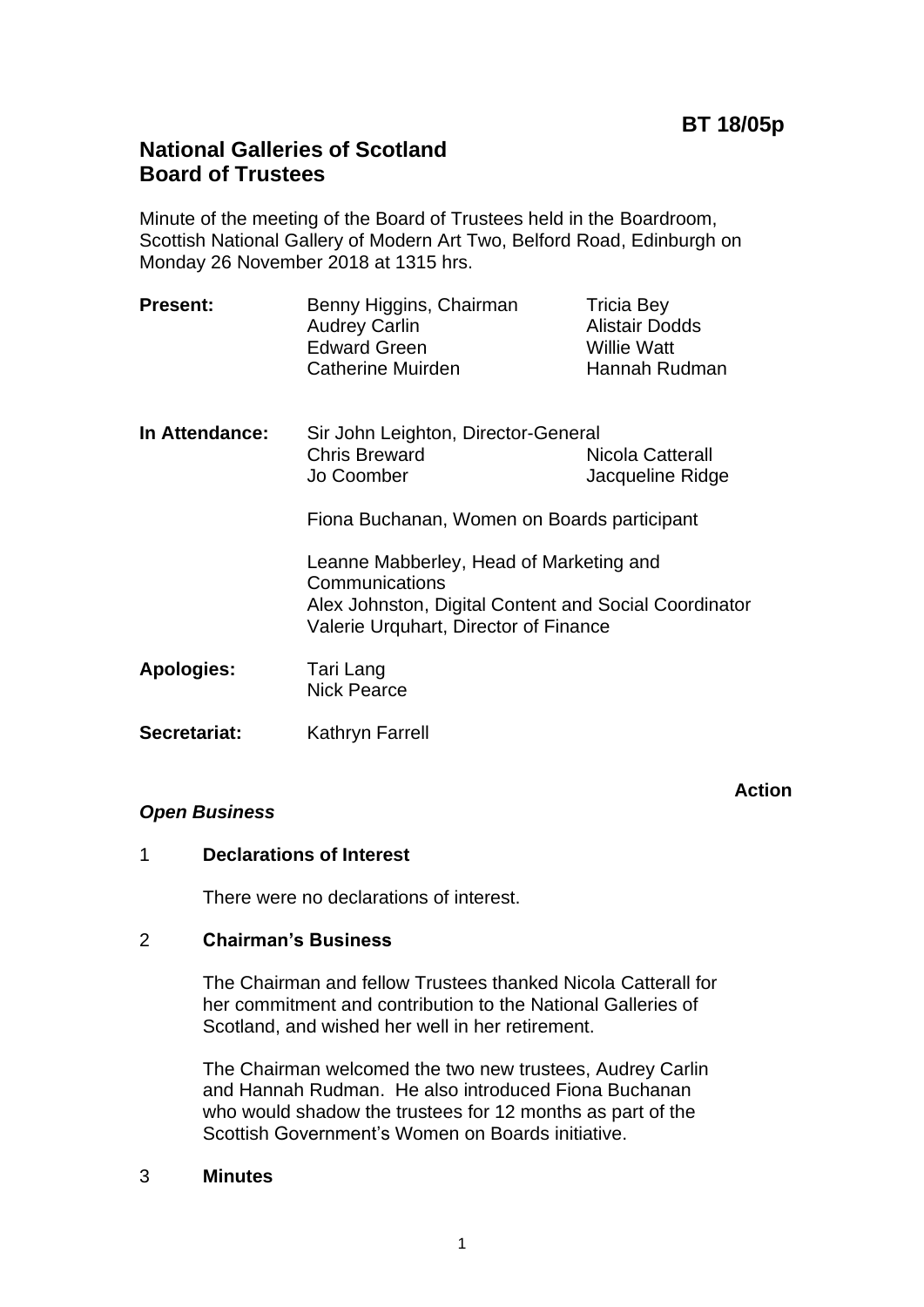3.1 **Minute of the Meeting of 10 September 2018** With one amendment, the minute of the meeting of 10 September 2018 was approved as a correct record.

### 4 **Matters Arising**

There were no matters arising.

### 5 **Social Media Approach**

*Leanne Mabberley and Alex Johnston in attendance.*

Ms Coomber introduced the presenters and noted that trustees had previously expressed interest in NGS' social media strategy. Trustees were asked to endorse the approach, which had already been approved by SMT.

Ms Mabberley set out the aims of the social media strategy, to achieve the key priority of audience-focused content, using NGS' three largest social media channels (Facebook, Twitter and Instagram). These aims were: increasing the audience, retaining and increasing engagement, encouraging participation and representing the brand values online.

Mr Johnston explained that across our core channels, NGS already had over 120,000 followers with a strong engagement rate. Recent examples included videos on Instagram for the European Day of Languages, and the Facebook post for the Toulouse-Lautrec opening.

The breakdown of NGS social media audiences by age range, and how this might be used to target activity, was considered. More generally, channels would be matched to audiences, in order to target content. These channels would develop different personalities as appropriate over time to match those target audiences.

The team had started using an application called Hootsuite to manage and coordinate content and publishing, overseen by Mr Johnston.

There was now a need to research directly with audiences to see what they want, to build on the existing understanding of what works well.

Trustees agreed that this was a good framework with the focus on audience engagement.

It was noted that encouraging social media use among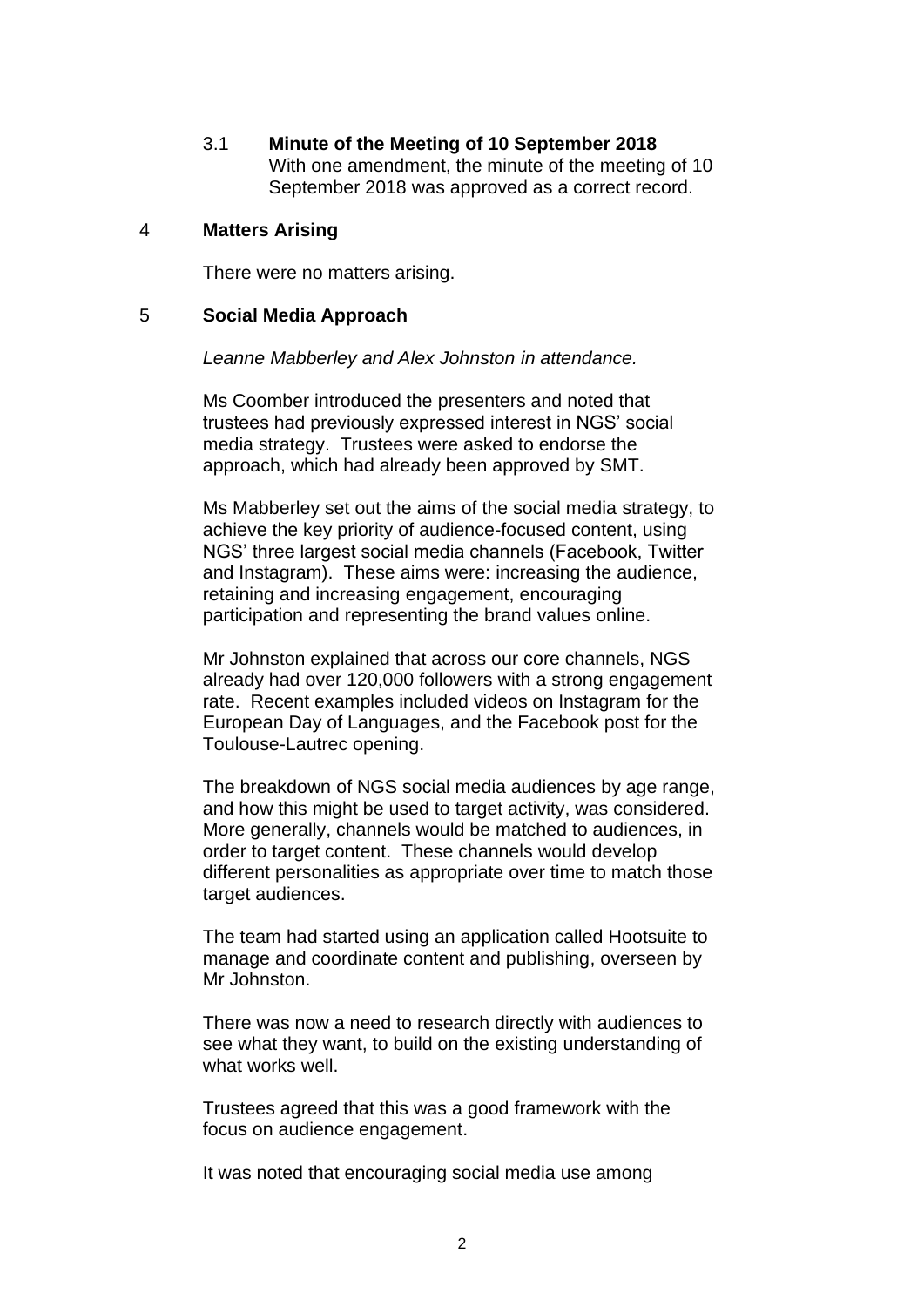audiences would be likely to lead to increased use of mobile devices in gallery spaces, which gallery attendants should be trained to manage. The current approach was quite complex as use of mobiles was generally allowed in galleries, but photography was not permitted where loans were on display. This might have to be reviewed. It was also suggested that consideration be given to promoting our social media presence in the galleries to encourage ongoing engagement after a visit.

Trustees noted recent examples of two-way communication with audiences through social media, with NGS responding to commentary online and changing the traditional relationship with the audience. A listening tool called Brandwatch was being used to monitor topics of conversation etc.

Ms Mabberley and Mr Johnston gave examples of other organisations whose social media performance NGS would wish to emulate, both in terms of numbers and level of engagement, and noted that there was also lots to learn from popular individuals' accounts. They also explained what success might look like for NGS in terms of creating content which reached target audience segments and led to growth of those audiences, something which would be much harder to achieve in the traditional gallery setting. Trustees were interested to see how this increased social media engagement might lead to increased physical visits to the galleries.

Trustees thanked Ms Mabberley and Mr Johnston and congratulated them on the work they had done.

#### 6 **Strategy**

### 6.1 **National Partnership Strategy**

Professor Breward presented the draft National Partnership Strategy, intended as a high-level prospectus to direct and progress partnership working in alignment with the Scottish Government's culture strategy. He asked trustees for their feedback and to endorse the proposed direction.

Trustees welcomed the strategy document. It was noted that in the past there had been a lot of successful partnership working but that this had often been *ad hoc* and with similar or peer organisations. To broaden our reach, NGS should now be looking to other sectors such as health and education. This strategy should make it clearer to potential partners what NGS offers and how to make contact with us. It was suggested that the strategy should set out NGS' criteria for partnership working to manage the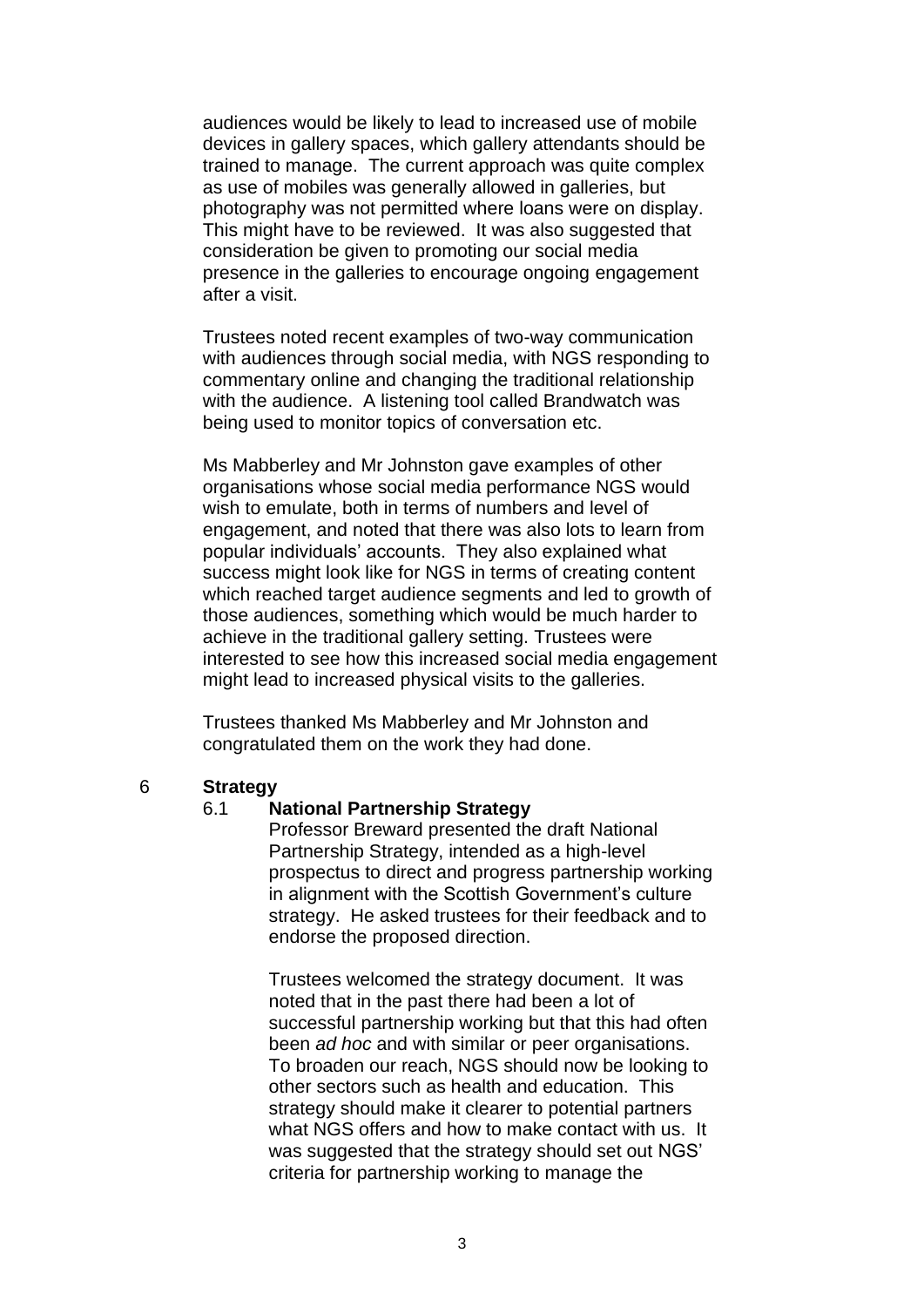expectations of interested parties and help with decision-making.

Prof. Breward also explained that there were Partnership strategy sessions taking place across NGS at that moment. There was a good level of engagement from colleagues and a willingness to be involved in the strategy development. It was suggested that examples of how the strategy might work in practice should be worked-up for consideration in the strategy sessions.

# 7 **Director-General's Report**

The report was noted. The Director-General provided updates on budget discussions with Scottish Government, and progress on recruitment of a new Chief Operating Officer.

### *Reserved Business*

# 8 **Financial and Staffing Matters**

Content redacted.

### 9 **Major Projects Progress Reports**

Content redacted.

### 10 **Reports**

10.1 **Collection** Content redacted.

# *Open Business*

# 10.2 **Public Engagement Quarterly Report**

Ms Coomber presented the quarterly report. Highlights included the success of online ticketing for *Toulouse-Lautrec*, the half-term *Monarch of the Glen* activities and subsequent collaboration with John Lewis, and the revised schools programme bringing in more schools from deprived areas.

Ms Coomber also noted the strong performance by the Trading Company and that new audience and values guides had been published for staff as part of the ongoing branding work. Copies were circulated for trustees.